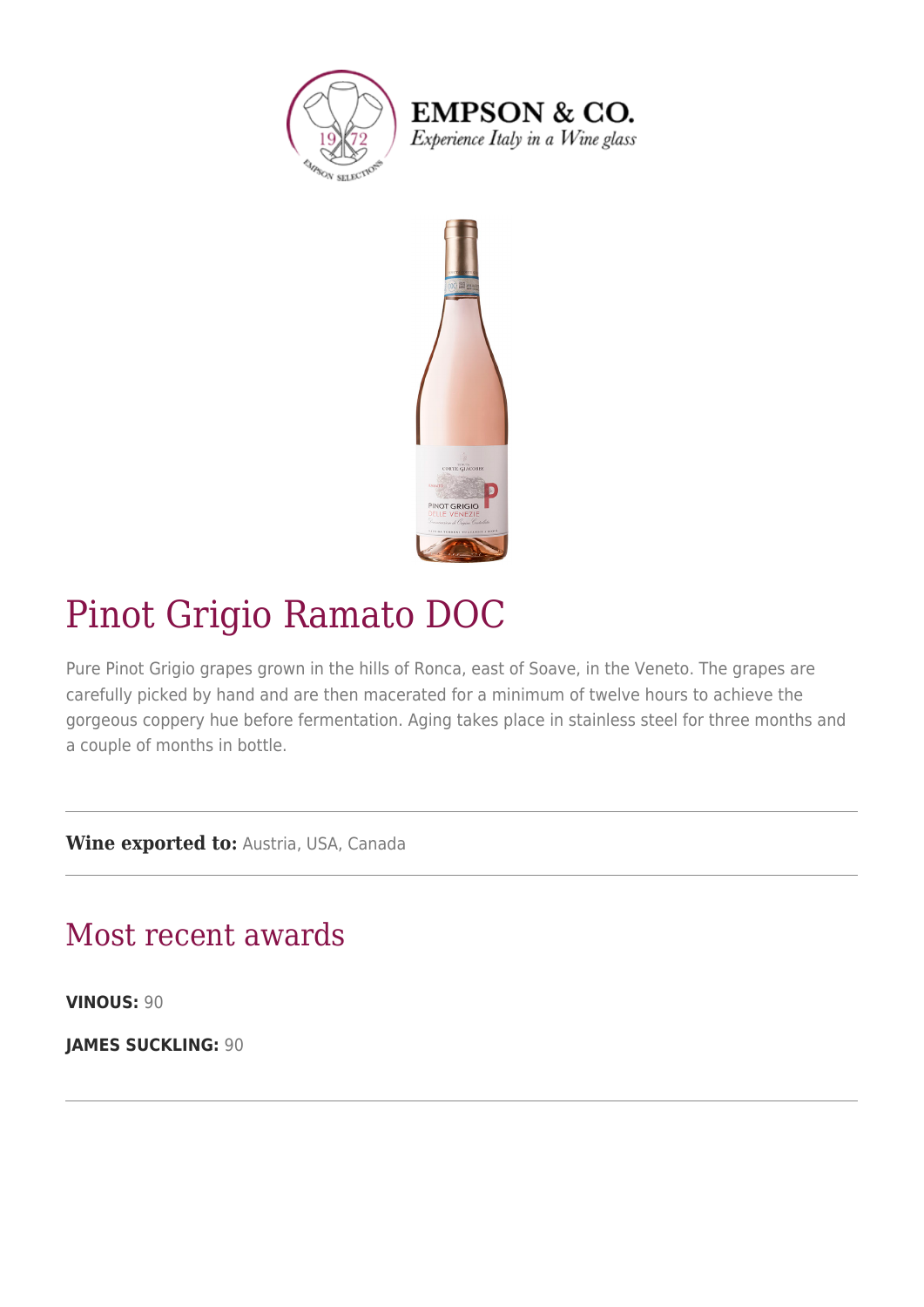

| <b>Grape Varieties:</b>   | 100% Pinot Grigio |
|---------------------------|-------------------|
| Fermentation container:   | Stainless steel   |
| Type of yeast:            | Selected          |
| Fermentation temperature: | 13 °C (55.4 °F)   |
| Length of maceration:     | 12 hours          |
| Malolactic fermentation:  | <b>No</b>         |
| Aging containers:         | Stainless steel   |
| Aging before bottling:    | 3 months          |
| Aging in bottle:          | min. 45 days      |
| Closure:                  | Natural cork      |

## <sup>1</sup>9 Vineyard

| Organic:           | Sustainable Farming                                                                 |
|--------------------|-------------------------------------------------------------------------------------|
| Vineyard location: | Roncà, east part of Soave appellation                                               |
| Soil composition:  | Limestone-based soil, rich in basalt and in grey<br>and black tuff of marine origin |
| Vine training:     | Guyot                                                                               |
| Vine density:      | 4,000-5,000 vines per hectare                                                       |
| Yield:             | 45 quintals per hectare                                                             |
| Time of harvest:   | Late Augst                                                                          |